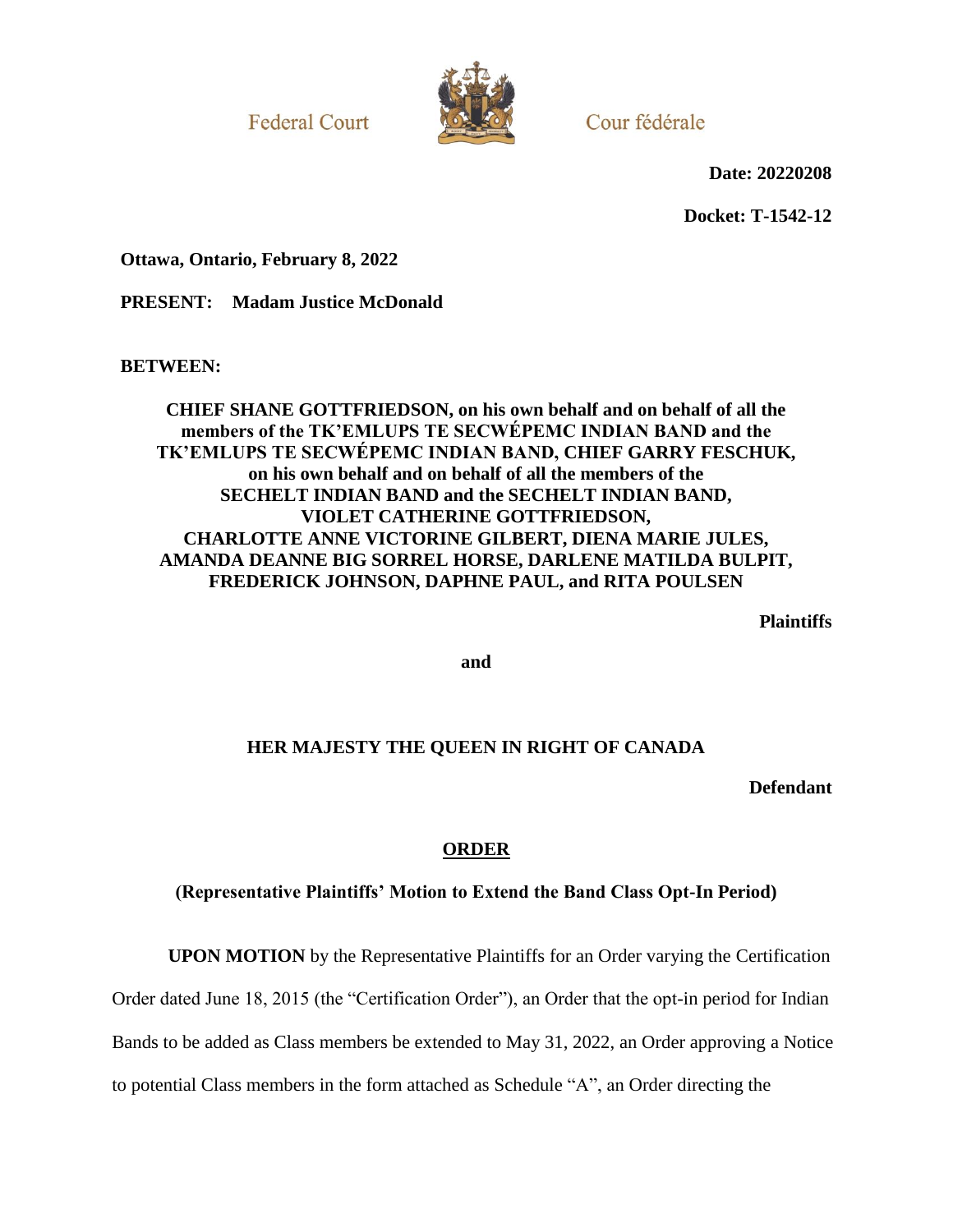Representative Plaintiffs to distribute the Notice to potential Class members in accordance with the Representative Plaintiffs' plan of notice, as set out in the affidavit of Peter R. Grant, and an Order granting leave to amend the First Re-Amended Statement of Claim in the form attached hereto as Schedule "B";

**AND UPON ON READING** the Affidavit of Peter R. Grant, sworn January 12, 2022,

filed, and upon reviewing the Certification Order and the pleadings and proceedings herein;

**AND UPON NOTING** the consent of the Defendant to the relief sought on this motion;

**AND CONSIDERING** that the relief sought herein is in the best interests of the Class as a whole;

### **THIS COURT ORDERS that:**

1. Pursuant to Rule 334.19 of the *Federal Courts Rules*, the definition of "Band Class" set out at paragraph 1(a) of the Certification Order, as previously amended to "Class" by paragraph 13 and Schedule G of the Order dated September 24, 2021, is hereby struck and amended with the definition of "Class" below, and the definition of "Indian Band" is added as paragraph 1 (f) m. of the Certification Order, as follows:

1 (a) "Class" means the Tk'emlúps te Secwépemc Indian Band and the shíshálh band and any other Indian Band that:

- (i) has or had some members who are or were Survivors, or in whose community a Residential School is or was located; and
- (ii) is specifically added to this claim in relation to one or more specifically identified Residential Schools.

1 (f) m. "Indian Band" means any entity that: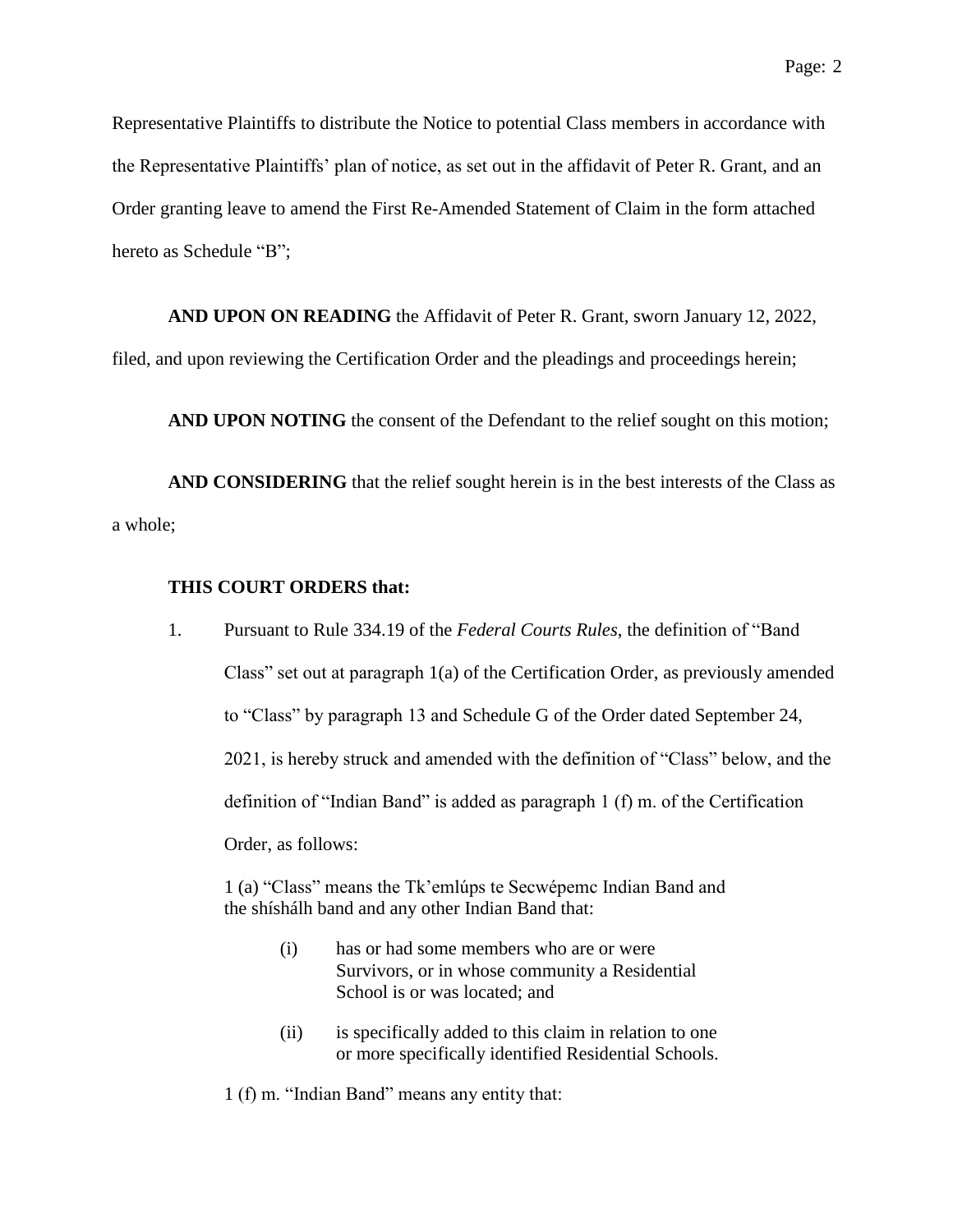- (i) Is either a "band" as defined in s.2(1) of the *Indian Act* or a band, First Nation, Nation or other Indigenous group that is party to a self-government agreement or treaty implemented by an Act of Parliament recognizing or establishing it as a legal entity; and
- (ii) Asserts that it holds rights recognized and affirmed by section 35 of the Constitution Act, 1982.
- 2. All Indian Bands, as defined in paragraph 1 of this Order that otherwise meet the eligibility requirements set out in paragraph 1(a) of this Order for being a Class member but have not already opted into and therefore been added to the claim shall have from the date of this Order until May 31, 2022 at 11:59 pm PST (the "Additional Opt-in Period") to opt into this action;
- 3. Pursuant to Rule 334.32(5) of the *Federal Courts Rules*, the form of notice of the Additional Opt-in Period, and opt in form included in the notice, set out at Schedule "A" to this Order (the "Notice") is approved for dissemination to Indian Bands not already Class members by this Court;
- 4. Pursuant to Rule 334.32(4) of the *Federal Courts Rules*, that the Representative Plaintiffs shall provide notice of the Additional Opt-in Period to all Indian Bands not already Class members as soon as reasonably practicable, by:
	- (a) Posting the Notice on this class proceeding's websites at www.justicefordayscholars.ca and www.bandreparations.ca.
	- (b) Posting the Notice (or links to the notice) on the website of Class Counsel;
	- (c) Direct mailing and emailing the Notice to all Indian Bands known to Class Counsel, or made known to Class Counsel by the Defendant that are not already Class members;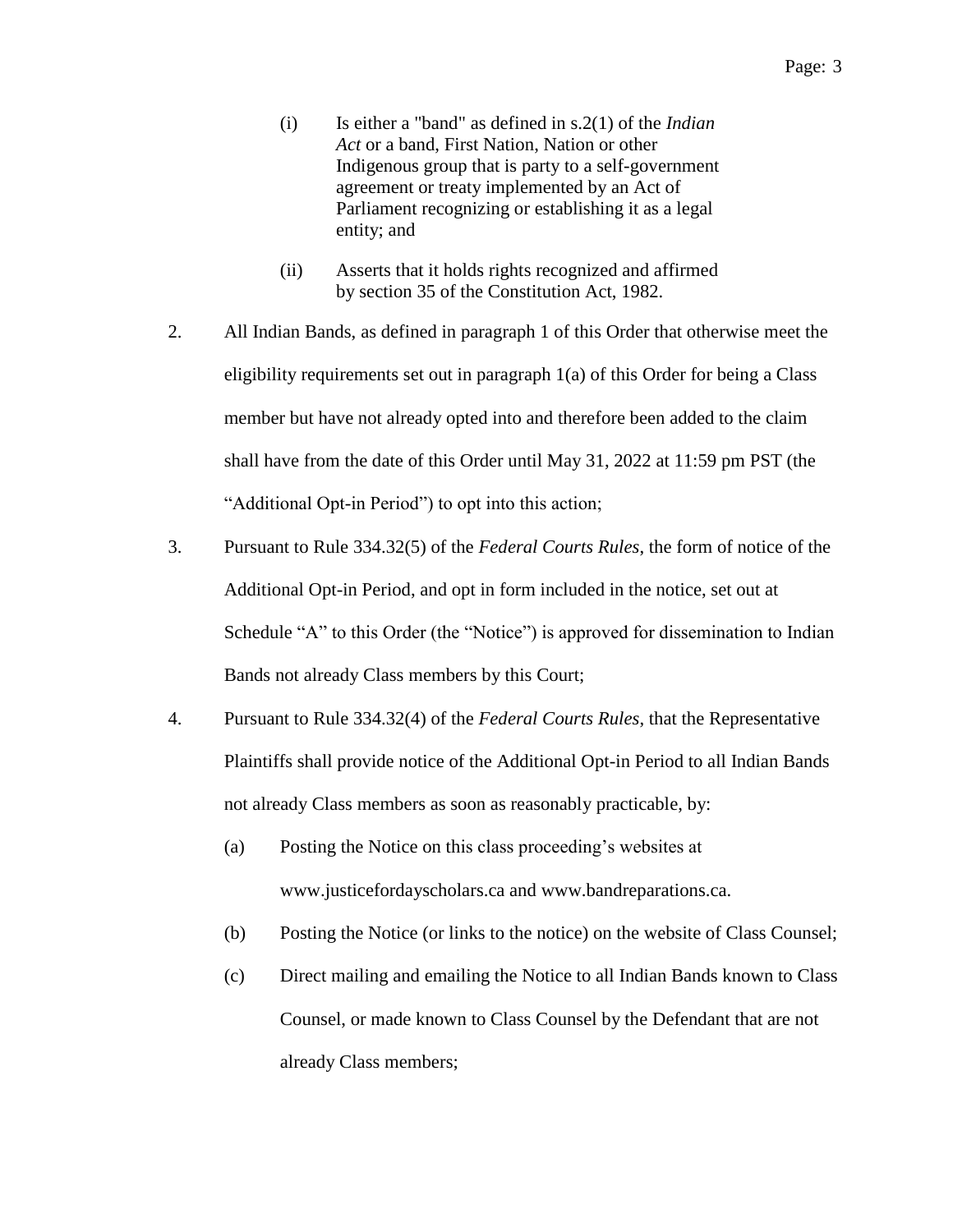- 5. Class Counsel, within 7 days of this Order, shall produce to the Defendant a list of all Indian Bands known to Class Counsel to whom Class Counsel intends to disseminate the Notice in accordance with paragraph 4(c) (the "List of Bands");
- 6. The Defendant shall produce to Class Counsel a list of, and contact information for, any other Indian Band it believes may be eligible to opt-into this action that is not on the List of Bands, Class Counsel shall thereafter promptly disseminate the Notice to that/those Indian Band(s);
- 7. Within 14 days of the expiry of the Additional Opt-in Period, Class Counsel shall provide to the Court a list of Indian Bands that have opted into this action during the Additional Opt-in Period;
- 8. Within 14 days of the expiry of the Additional Opt-in Period, Class Counsel shall provide to the Defendant a list of Indian Bands that have opted into this action during the Additional Opt-in Period, together with the bases identified by each Indian Band of its eligibility to opt into the Class, including the Indian Residential School(s) at issue and the years at issue ("Opt-in Information");
- 9. By March 1, 2022, Class Counsel shall provide the Defendant with Opt-in Information relating to each Indian Band that is a Class Member as of the date of this Order;
- 10. Within 60 days of expiry of the Additional Opt-in Period, the Defendant may examine the Representative Plaintiffs for discovery for up to two hours each, unless extended by further Order, solely for the purpose of addressing any issues arising from the addition of new Class members;